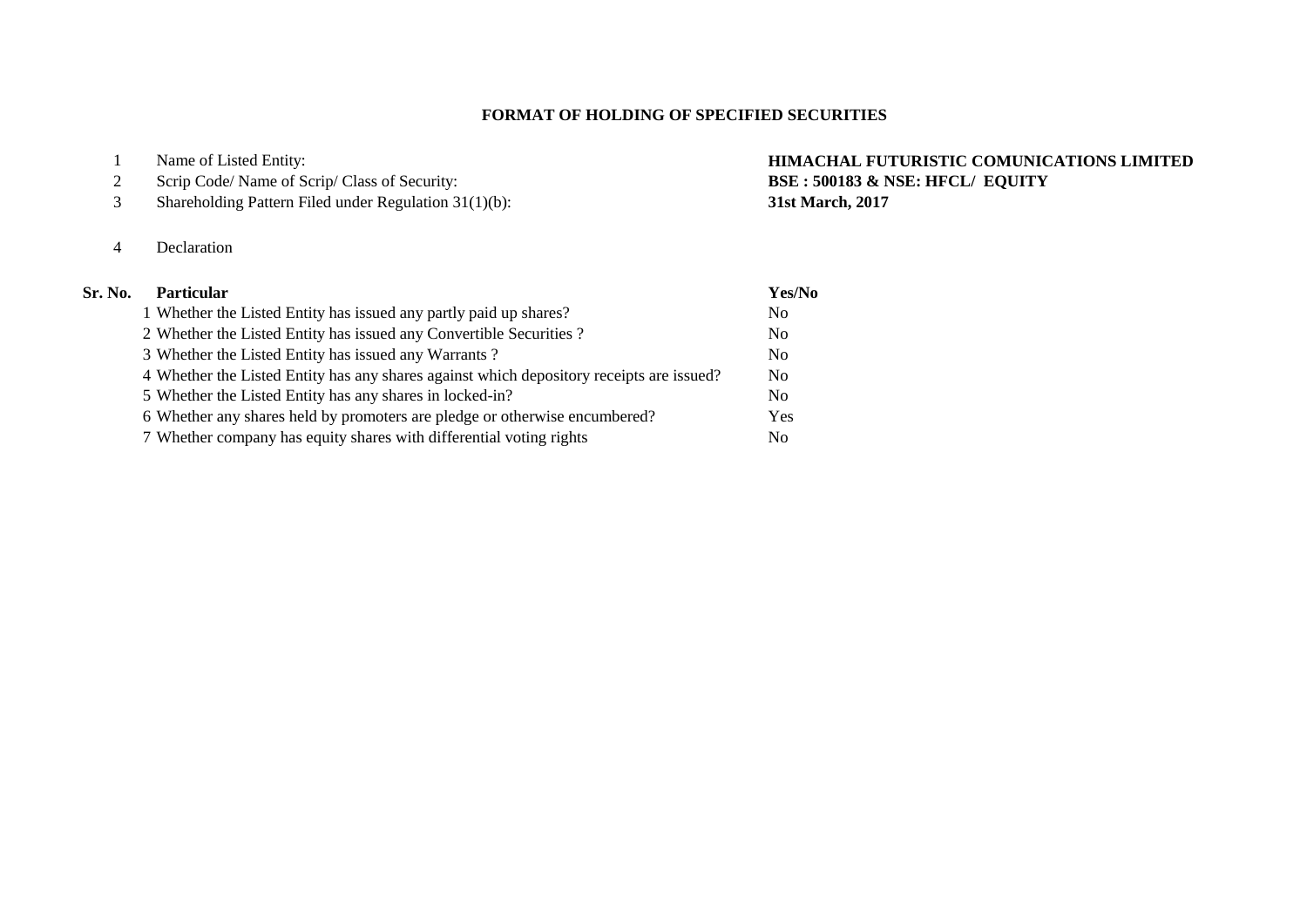|                 | <b>Table I - Summary Statement holding of specified securities</b> |                               |                                                       |                           |                                       |                                  |                                                                           |                            |                      |                                                                     |              |                                                                                     |                                                                                                            |                    |                                                      |                                                                            |                                                    |                                    |
|-----------------|--------------------------------------------------------------------|-------------------------------|-------------------------------------------------------|---------------------------|---------------------------------------|----------------------------------|---------------------------------------------------------------------------|----------------------------|----------------------|---------------------------------------------------------------------|--------------|-------------------------------------------------------------------------------------|------------------------------------------------------------------------------------------------------------|--------------------|------------------------------------------------------|----------------------------------------------------------------------------|----------------------------------------------------|------------------------------------|
|                 |                                                                    |                               |                                                       |                           |                                       |                                  |                                                                           |                            |                      |                                                                     |              |                                                                                     |                                                                                                            |                    |                                                      |                                                                            |                                                    |                                    |
|                 |                                                                    |                               |                                                       |                           |                                       |                                  |                                                                           |                            |                      | Number of Voting Rights held in each class of<br>securities<br>(IX) |              | No. of<br><b>Shares</b>                                                             | Shareholdi<br>ng, as a % Number of Locked<br>assuming<br>full<br>conversion                                | in shares<br>(XII) |                                                      | <b>Number of Shares</b><br>pledged or<br>otherwise<br>encumbered<br>(XIII) |                                                    |                                    |
| Category        | <b>Category of shareholder</b><br>(II)                             | Nos. of shareholders<br>(III) | No. of fully paid<br>up equity shares<br>held<br>(IV) | No. of Partly paid-up     | No. of shares<br>underlying           | <b>Total nos, shares</b><br>held | Shareholding as a % of<br>total no. of shares<br>(calculated as per SCRR, | <b>No of Voting Rights</b> |                      |                                                                     |              | <b>Underlying</b><br>Outstandin                                                     | convertible<br>securities                                                                                  |                    |                                                      |                                                                            |                                                    | Number of equity<br>shares held in |
| $\mathbf{I}(I)$ |                                                                    |                               |                                                       | equity shares held<br>(V) | <b>Depository</b><br>Receipts<br>(VI) | $(VII) = (IV)+(V)+$<br>(VI)      | 1957<br>(VIII)<br>As a % of $(A+B+C2)$                                    | Class eg: X                | <b>Class</b><br>eg:Y | <b>Total</b>                                                        | $\mathbf{C}$ | convertible<br>Total as securities<br>a % of (including<br>$(A+B+$ Warrants)<br>(X) | as a<br>percentage<br>of diluted<br>share<br>capital)<br>$(XI)=$<br>$(VII)+(X)$<br>As a % of<br>$(A+B+C2)$ | No.<br>(a)         | As a $%$<br>of total<br><b>Shares</b><br>held<br>(b) | No.<br>(a)                                                                 | As a %<br>of total<br><b>Shares</b><br>held<br>(b) | dematerialized<br>form<br>(XIV)    |
|                 | (A) Promoter & Promoter Group                                      | 16                            | 482924214                                             |                           |                                       | 482924214                        | 38.96507                                                                  | 482924214                  |                      | 482924214 38.9651                                                   |              |                                                                                     | 38.9650718                                                                                                 |                    |                                                      | 0 242604750 50.237                                                         |                                                    | 482923114                          |
|                 | (B) Public                                                         | 237400                        | 756452980                                             |                           |                                       | 756452980                        | 61.03493                                                                  | 756452980                  |                      | 756452980 61.0349                                                   |              |                                                                                     | 61.0349282                                                                                                 |                    |                                                      |                                                                            |                                                    | 755917113                          |
|                 | (C) Non Promoter- Non Public                                       |                               |                                                       |                           |                                       |                                  |                                                                           |                            |                      |                                                                     |              |                                                                                     |                                                                                                            |                    |                                                      |                                                                            |                                                    |                                    |
|                 | (C1) Shares underlying DRs                                         |                               |                                                       |                           |                                       |                                  |                                                                           |                            |                      |                                                                     |              |                                                                                     |                                                                                                            |                    |                                                      |                                                                            |                                                    |                                    |
|                 | (C2) Shares held by Employee Trusts                                |                               |                                                       |                           |                                       |                                  |                                                                           |                            |                      |                                                                     |              |                                                                                     |                                                                                                            |                    |                                                      |                                                                            |                                                    |                                    |
| <b>Total</b>    |                                                                    | 237416                        | 1239377194                                            |                           |                                       | 1239377194                       | 100                                                                       | 1239377194                 |                      | 1239377194                                                          | 100          |                                                                                     |                                                                                                            |                    |                                                      | 0 242604750 19.575                                                         |                                                    | 1238840227                         |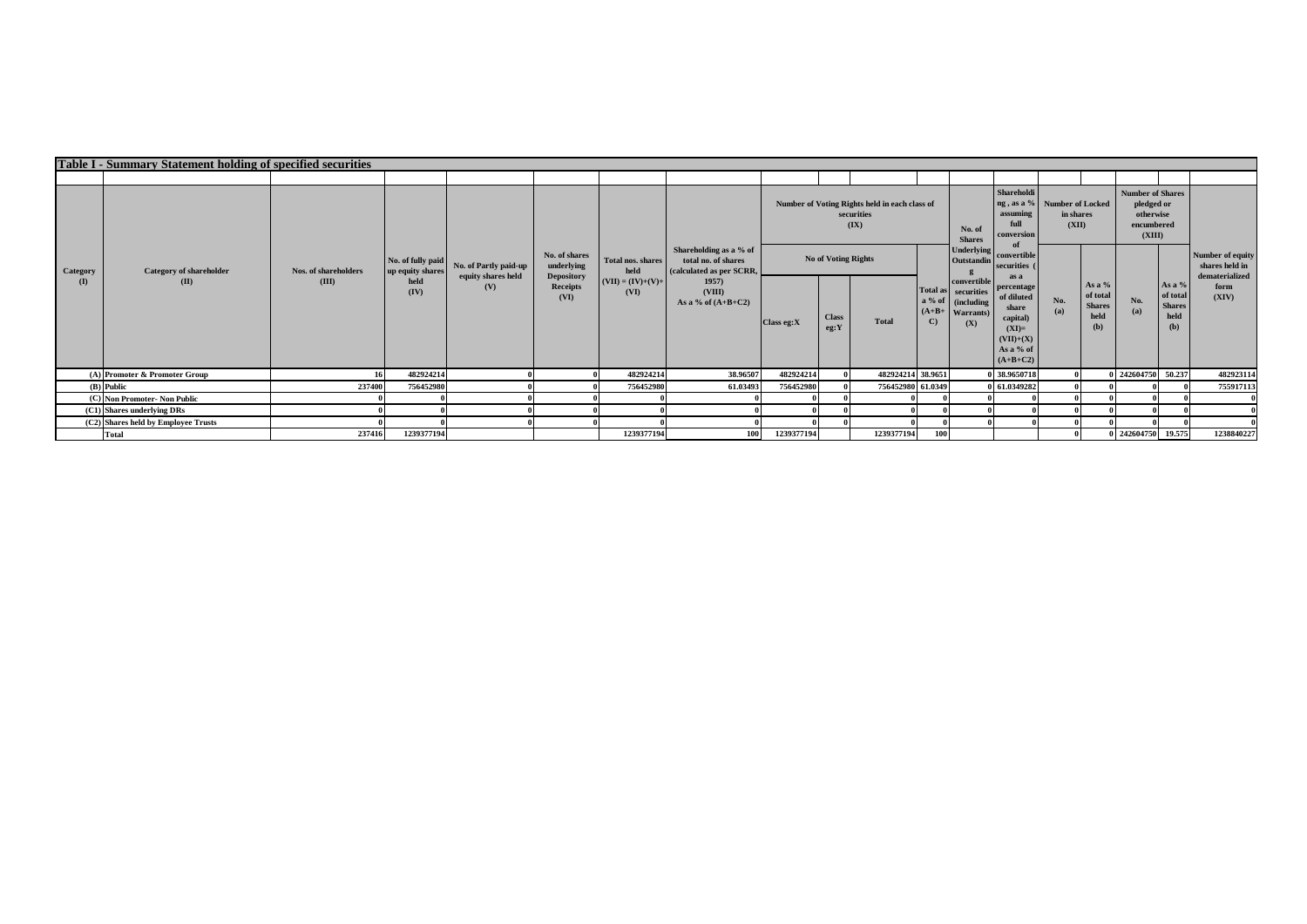### **Table II - Statement showing shareholding pattern of the Promoter and Promoter Group**

|                                            |                                |                                                               |                                  |                                                                 |                                                | <b>Sharehol</b><br>ding %                                |                |                            | Number of Voting Rights held in each class of securities<br>(IX) |                                                     | No. of                                                                            | Shareholdin<br>$g$ , as a $%$<br>assuming<br>full<br>conversion                                                           | <b>Number of Locked</b><br>in shares<br>(XII) |                                                             |                | <b>Number of Shares</b><br>pledged or otherwise<br>encumbered<br>(XIII) |                                                   |
|--------------------------------------------|--------------------------------|---------------------------------------------------------------|----------------------------------|-----------------------------------------------------------------|------------------------------------------------|----------------------------------------------------------|----------------|----------------------------|------------------------------------------------------------------|-----------------------------------------------------|-----------------------------------------------------------------------------------|---------------------------------------------------------------------------------------------------------------------------|-----------------------------------------------|-------------------------------------------------------------|----------------|-------------------------------------------------------------------------|---------------------------------------------------|
|                                            |                                |                                                               |                                  | Nos. of<br>shares                                               |                                                | calculate<br>d as per                                    |                | <b>No of Voting Rights</b> |                                                                  |                                                     | <b>Shares</b><br><b>Underlying</b>                                                | of<br>convertible                                                                                                         |                                               |                                                             |                |                                                                         | Number of equity                                  |
| Category & Name of the Shareholders<br>(I) | No. of<br><b>Ider</b><br>(III) | No. of fully paid<br>shareho up equity shares<br>held<br>(IV) | Partly paid-<br>up equity<br>(V) | underlying<br>shares held Depository<br><b>Receipts</b><br>(VI) | Total nos. shares<br>held<br>$(VII = IV+V+VI)$ | SCRR,<br>1957<br>As a %<br>of<br>$A+B+C$<br>2)<br>(VIII) | <b>Class X</b> | <b>ClassY</b>              | <b>Total</b>                                                     | Total as a<br>% of Total<br><b>Voting</b><br>rights | <b>Outstanding</b><br>convertible<br>securities<br>(including<br>Warrants)<br>(X) | securities (<br>as a<br>percentage<br>of diluted<br>share<br>capital)<br>$(XI) =$<br>$(VII)+(X)$<br>as a % of<br>$A+B+C2$ | No.<br>(a)                                    | As a %<br>of total<br><b>Shares</b><br>held<br>( <b>b</b> ) | No.<br>(a)     | As a % of<br>total shares<br>held<br>(b)                                | shares held in<br>dematerialized<br>form<br>(XIV) |
| 1 Indian                                   |                                |                                                               |                                  |                                                                 |                                                |                                                          |                |                            |                                                                  |                                                     |                                                                                   |                                                                                                                           |                                               |                                                             |                |                                                                         |                                                   |
| (a) Individuals/Hindu undivided Family     |                                |                                                               |                                  |                                                                 |                                                |                                                          |                |                            |                                                                  |                                                     |                                                                                   |                                                                                                                           |                                               |                                                             |                |                                                                         |                                                   |
| Anant Nahata                               |                                | 470000                                                        |                                  | $\Omega$                                                        | 470000                                         | 0.03792                                                  | 470000         |                            | 470000                                                           | 0.03792                                             | $\Omega$                                                                          | 0.03792                                                                                                                   | $\Omega$                                      |                                                             | 239700         | 51,00000                                                                | 470000                                            |
| <b>Babulal Nahata</b>                      |                                | 82407                                                         |                                  | $\Omega$                                                        | 8240                                           | 0.00665                                                  | 82407          |                            | 82407                                                            | 0.00665                                             |                                                                                   | 0.00665                                                                                                                   |                                               |                                                             |                |                                                                         | 82407                                             |
| Mahendra Nahata                            |                                | 73477                                                         |                                  | $\Omega$                                                        | 7347                                           | 0.00593                                                  | 73477          |                            | 73477                                                            | 0.00593                                             |                                                                                   | 0.00593                                                                                                                   |                                               |                                                             |                |                                                                         | 73477                                             |
| Manik Lal Nahata                           |                                | 11920                                                         |                                  |                                                                 | 11920                                          | 0.00096                                                  | 11920          |                            | 11920                                                            | 0.00096                                             |                                                                                   | 0.00096                                                                                                                   |                                               |                                                             |                |                                                                         | 11920                                             |
| Anil Kumar Nahata                          |                                | 540                                                           |                                  |                                                                 | 540                                            | 0.00004                                                  | 540            |                            | 540                                                              | 0.00004                                             |                                                                                   | 0.00004                                                                                                                   |                                               |                                                             |                |                                                                         | 540                                               |
|                                            |                                |                                                               |                                  |                                                                 |                                                |                                                          |                |                            |                                                                  |                                                     |                                                                                   |                                                                                                                           |                                               |                                                             |                |                                                                         |                                                   |
| (b) Central Government/State Government(s) |                                | $\Omega$                                                      | $\Omega$                         | $\Omega$                                                        | $\Omega$                                       | $\Omega$                                                 |                |                            | $\Omega$                                                         |                                                     | $\Omega$                                                                          | 0.00000                                                                                                                   | $\Omega$                                      |                                                             | $\overline{0}$ | $\Omega$                                                                | $\Omega$                                          |
|                                            |                                |                                                               |                                  |                                                                 |                                                |                                                          |                |                            |                                                                  |                                                     |                                                                                   |                                                                                                                           |                                               |                                                             |                |                                                                         |                                                   |
|                                            |                                |                                                               |                                  |                                                                 |                                                |                                                          |                |                            |                                                                  |                                                     |                                                                                   |                                                                                                                           |                                               |                                                             |                |                                                                         |                                                   |
| (c) Financial Institutions/ Banks          |                                |                                                               |                                  | $\Omega$                                                        | $\Omega$                                       | $\sqrt{ }$                                               |                |                            | $\Omega$                                                         |                                                     |                                                                                   | 0.00000                                                                                                                   |                                               |                                                             | $\Omega$       | $\Omega$                                                                |                                                   |
|                                            |                                |                                                               |                                  |                                                                 |                                                |                                                          |                |                            |                                                                  |                                                     |                                                                                   |                                                                                                                           |                                               |                                                             |                |                                                                         |                                                   |
|                                            |                                |                                                               |                                  |                                                                 |                                                |                                                          |                |                            |                                                                  |                                                     |                                                                                   |                                                                                                                           |                                               |                                                             |                |                                                                         |                                                   |
| (d) Any Other (specify)                    |                                |                                                               |                                  |                                                                 |                                                |                                                          |                |                            |                                                                  |                                                     |                                                                                   |                                                                                                                           |                                               |                                                             |                |                                                                         |                                                   |
|                                            |                                |                                                               |                                  |                                                                 |                                                |                                                          |                |                            |                                                                  |                                                     |                                                                                   |                                                                                                                           |                                               |                                                             |                |                                                                         |                                                   |
| <b>Bodies Corporate</b>                    |                                |                                                               |                                  |                                                                 |                                                |                                                          |                |                            |                                                                  |                                                     |                                                                                   |                                                                                                                           |                                               |                                                             |                |                                                                         |                                                   |
| <b>MN Ventures Private Limited</b>         | -1                             | 238390000                                                     |                                  | $\Omega$                                                        | 238390000                                      | 19.2347                                                  | 238390000      |                            | 238390000                                                        | 19.23466                                            |                                                                                   | 19.23466                                                                                                                  | $\Omega$                                      |                                                             | 121578900      | 51.00000                                                                | 238390000                                         |
| NextWave Communications Private Ltd        |                                | 212365000                                                     |                                  | $\Omega$                                                        | 212365000                                      | 17.1348                                                  | 212365000      |                            | 212365000                                                        | 17.13482                                            |                                                                                   | 17.13482                                                                                                                  | $\Omega$                                      |                                                             | 119730150      | 56.37942                                                                | 212365000                                         |
| Fitcore Tech-Solutions Pvt. Ltd.           |                                | 2240000                                                       |                                  |                                                                 | 22400000                                       | 1.80736                                                  | 2240000        |                            | 22400000                                                         | 1.80736                                             |                                                                                   | 1.80736                                                                                                                   |                                               |                                                             |                | 0.00000                                                                 | 22400000                                          |
| Apex Enterprises (India) Ltd               |                                | 5871195                                                       |                                  |                                                                 | 5871195                                        | 0.47372                                                  | 5871195        |                            | 5871195                                                          | 0.47372                                             |                                                                                   | 0.47372                                                                                                                   |                                               |                                                             | 400000         | 6.81292                                                                 | 5870095                                           |
| Kalyan Vyapaar (P) Ltd                     |                                | 1098174                                                       |                                  |                                                                 | 1098174                                        | 0.08861                                                  | 1098174        |                            | 1098174                                                          | 0.08861                                             |                                                                                   | 0.08861                                                                                                                   |                                               |                                                             |                |                                                                         | 1098174                                           |
| Vinsan Brothers (P) Ltd                    |                                | 671600                                                        | $\Omega$                         |                                                                 | 671600                                         | 0.05419                                                  | 671600         |                            | 671600                                                           | 0.05419                                             |                                                                                   | 0.05419                                                                                                                   | $\Omega$                                      |                                                             |                |                                                                         | 671600                                            |
| <b>Burlington Finance Ltd</b>              |                                | 664200                                                        | $\Omega$                         | $\Omega$                                                        | 664200                                         | 0.05359                                                  | 664200         |                            | 664200                                                           | 0.05359                                             | $\Omega$                                                                          | 0.05359                                                                                                                   | $\Omega$                                      |                                                             | 656000         | 98.76543                                                                | 664200                                            |
| Yashodham Merchants (P) Ltd                |                                | 350000                                                        |                                  | $\Omega$                                                        | 350000                                         | 0.02824                                                  | 350000         |                            | 350000                                                           | 0.02824                                             |                                                                                   | 0.02824                                                                                                                   | $\Omega$                                      |                                                             |                |                                                                         | 350000                                            |
| Shanker Sales Promotion (P) Ltd            |                                | 300201                                                        |                                  | $\Omega$                                                        | 300201                                         | 0.02422                                                  | 300201         |                            | 300201                                                           | 0.02422                                             | $\Omega$                                                                          | 0.02422                                                                                                                   | $\Omega$                                      |                                                             | $\theta$       |                                                                         | 300201                                            |
| Amrit Sales Promotion (P) Ltd              |                                | 172700                                                        |                                  | $\Omega$                                                        | 172700                                         | 0.01393                                                  | 172700         |                            | 172700                                                           | 0.01393                                             |                                                                                   | 0.01393                                                                                                                   | $\Omega$                                      |                                                             | $\Omega$       |                                                                         | 172700                                            |
| Vaibhav Credit & Portfolio (P) Ltd         |                                | 2800                                                          |                                  |                                                                 | 2800                                           | 0.00023                                                  | 2800           |                            | 2800                                                             | 0.00023                                             |                                                                                   | 0.00023                                                                                                                   |                                               |                                                             |                |                                                                         | 2800                                              |
| Sub-Total- $(A)$ $(1)$                     | 16                             | 482924214                                                     |                                  |                                                                 | 482924214                                      | 38.9651                                                  | 482924214      |                            | 482924214                                                        | 38.96507                                            |                                                                                   | 38.9650718                                                                                                                |                                               |                                                             | 0 242604750    | 50.2366                                                                 | 482923114                                         |
| 2 Foreign                                  |                                |                                                               |                                  |                                                                 |                                                |                                                          |                |                            |                                                                  |                                                     |                                                                                   |                                                                                                                           |                                               |                                                             |                |                                                                         |                                                   |
| (a) Indivi/Non-Resi Foreign Indivi         | $\Omega$                       | $\Omega$                                                      |                                  | $\Omega$                                                        | $\theta$                                       | $\Omega$                                                 |                | $\Omega$                   | $\Omega$                                                         |                                                     | $\Omega$                                                                          | $\Omega$                                                                                                                  | $\Omega$                                      |                                                             | $\overline{0}$ | $\Omega$                                                                | $\Omega$                                          |
|                                            |                                |                                                               |                                  |                                                                 |                                                |                                                          |                |                            |                                                                  |                                                     |                                                                                   |                                                                                                                           |                                               |                                                             |                |                                                                         |                                                   |
|                                            |                                |                                                               |                                  |                                                                 |                                                |                                                          |                |                            |                                                                  |                                                     |                                                                                   |                                                                                                                           |                                               |                                                             |                |                                                                         |                                                   |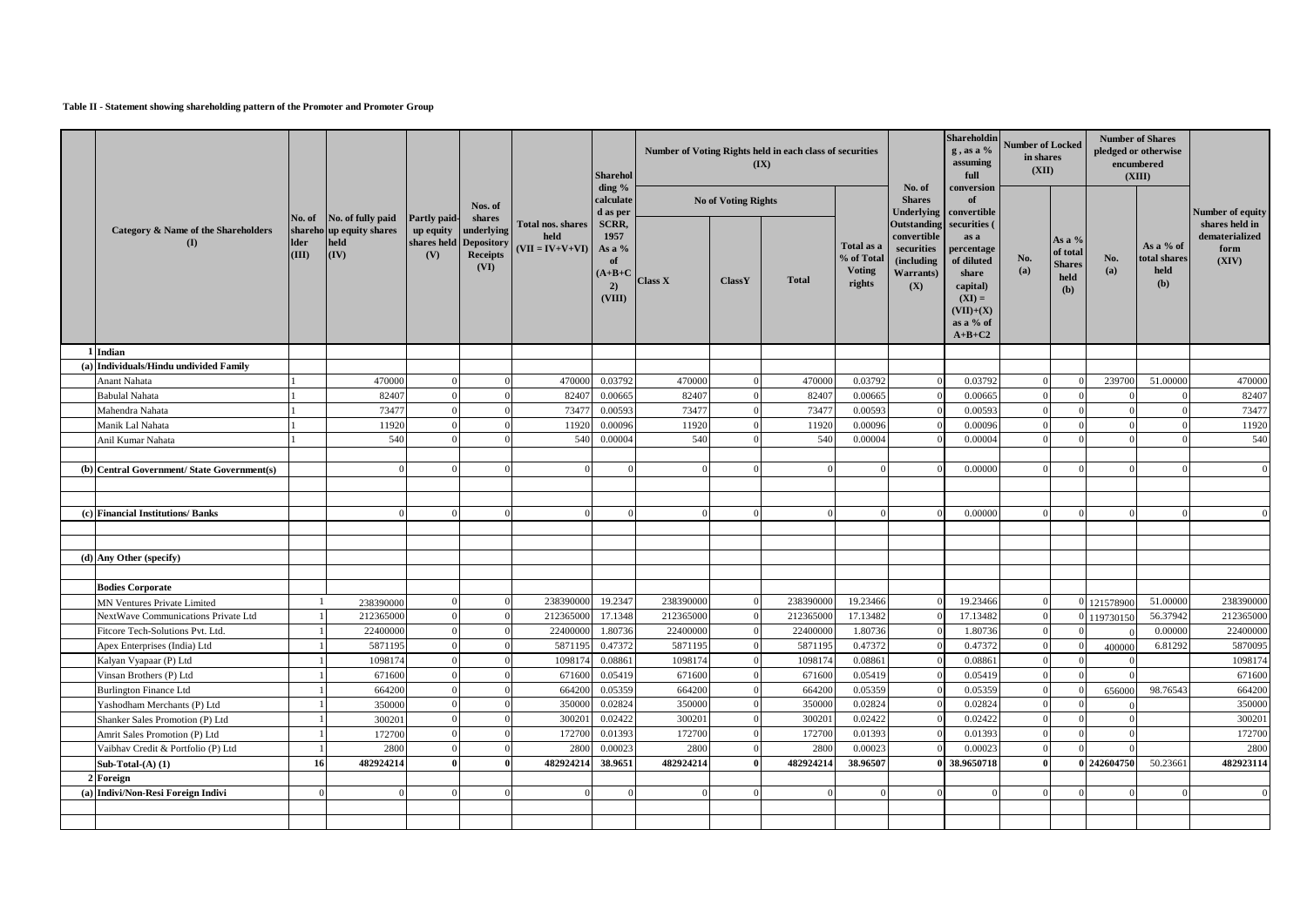| (b) Government                                                                  |           |  |                   |           |              |           |          |          |  |             |          |           |
|---------------------------------------------------------------------------------|-----------|--|-------------------|-----------|--------------|-----------|----------|----------|--|-------------|----------|-----------|
|                                                                                 |           |  |                   |           |              |           |          |          |  |             |          |           |
|                                                                                 |           |  |                   |           |              |           |          |          |  |             |          |           |
| (c) Institutions                                                                |           |  |                   |           |              |           |          |          |  |             |          |           |
|                                                                                 |           |  |                   |           |              |           |          |          |  |             |          |           |
|                                                                                 |           |  |                   |           |              |           |          |          |  |             |          |           |
| (d) Foreign Portfolio Investor                                                  |           |  |                   |           |              |           |          |          |  |             |          |           |
|                                                                                 |           |  |                   |           |              |           |          |          |  |             |          |           |
|                                                                                 |           |  |                   |           |              |           |          |          |  |             |          |           |
| (e) Any Other (specify)                                                         |           |  |                   |           |              |           |          |          |  |             |          |           |
|                                                                                 |           |  |                   |           |              |           |          |          |  |             |          |           |
|                                                                                 |           |  |                   |           |              |           |          |          |  |             |          |           |
| <b>Total Shareholding of Promoter and</b><br>Promoter Group $(A)=(A)(1)+(A)(2)$ | 482924214 |  | 482924214 38.9651 | 482924214 | $\mathbf{0}$ | 482924214 | 38.96507 | 38.96507 |  | 0 242604750 | 50.23661 | 482923114 |

Details of Shares which remain unclaimed may be given hear along with details such as number of shareholders, outstanding shares held in demat/unclaimed suspense account, voting rights which are frozen etc. : **NIL**

Note: (1) PAN would not be displayed on website of Stock Exchange(s).<br>(2) The term Encumbrance has the same meaning as assigned under regulation 28<br>(3) of SEBI (Substantial Acquisition of Shares and Takeovers) Regulations,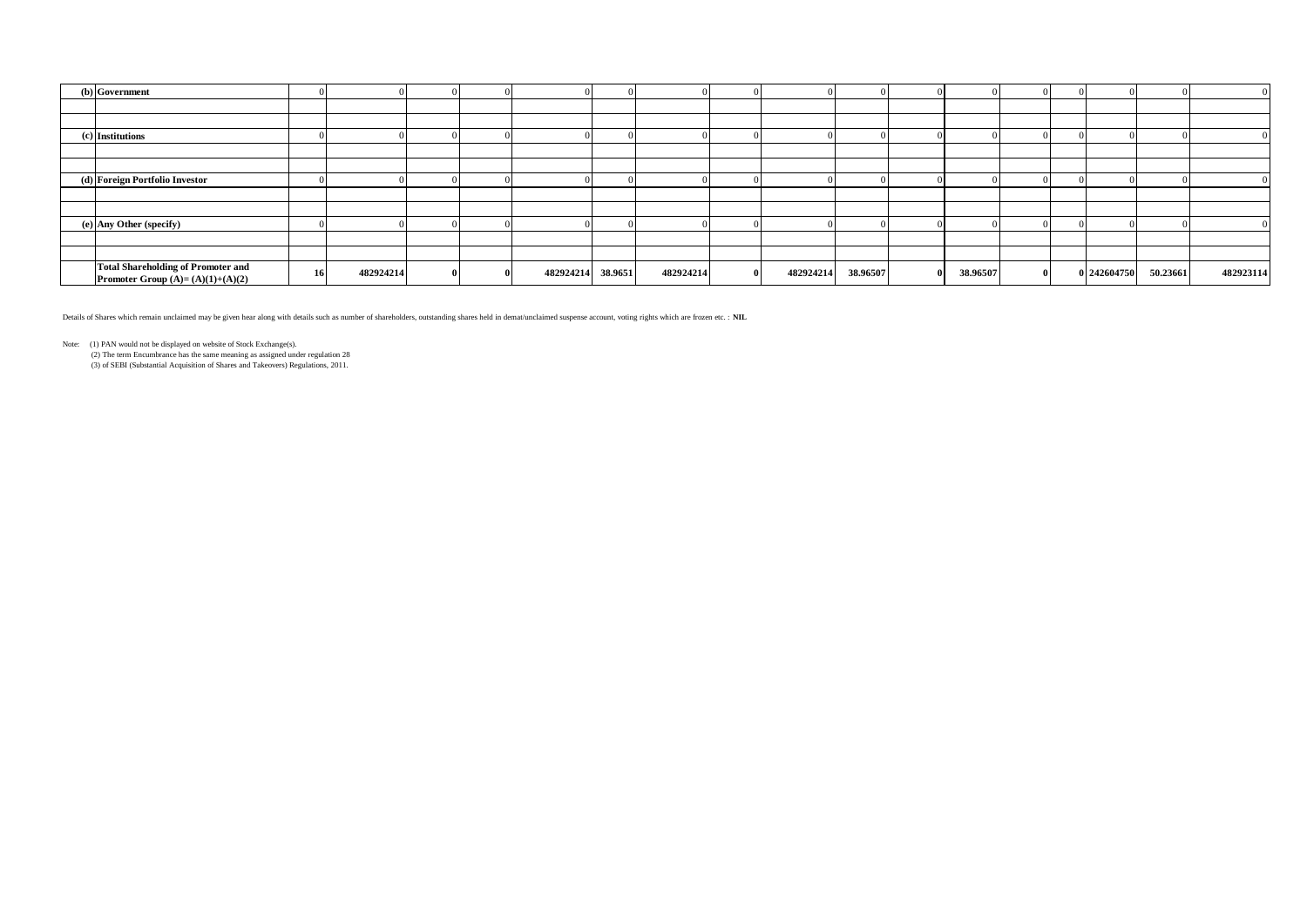# Table III - Statement showing shareholding pattern of the Public shareholder

|                                                                       |                                |                                                                    |                                 |                                                                      |                                                |                                                                                    |           |                     |              |                                                     |                                                                                                 |                                                                                                                                        |            | Number of Voting Rights held in each class of securities<br>$(\mathbf{IX})$ |              |                                          | ng, as a %<br>assuming<br>full                                                | Shareholdi Number of Locked in<br>shares<br>(XII) |  |  | <b>Number of Shares</b><br>pledged or otherwise<br>encumbered<br>$\alpha$ III |  |
|-----------------------------------------------------------------------|--------------------------------|--------------------------------------------------------------------|---------------------------------|----------------------------------------------------------------------|------------------------------------------------|------------------------------------------------------------------------------------|-----------|---------------------|--------------|-----------------------------------------------------|-------------------------------------------------------------------------------------------------|----------------------------------------------------------------------------------------------------------------------------------------|------------|-----------------------------------------------------------------------------|--------------|------------------------------------------|-------------------------------------------------------------------------------|---------------------------------------------------|--|--|-------------------------------------------------------------------------------|--|
|                                                                       |                                |                                                                    |                                 | Nos. of                                                              | Total nos. shares<br>held<br>$(VII = IV+V+VI)$ | <b>Sharehold</b><br>ing $%$                                                        |           | No of Voting Rights |              |                                                     | No. of<br><b>Shares</b>                                                                         | conversion<br>of                                                                                                                       |            |                                                                             |              |                                          |                                                                               |                                                   |  |  |                                                                               |  |
| Category & Name of the Shareholders<br>$\mathbf{I}$                   | No. of<br>shareholder<br>(III) | No. of fully paid Partly paid-<br>up equity shares<br>held<br>(IV) | up equity<br>shares held<br>(V) | shares<br>underlying<br><b>Depository</b><br><b>Receipts</b><br>(VI) |                                                | calculated<br>as per<br>SCRR,<br>1957<br>As a % of<br>$(A+B+C2)$ Class X<br>(VIII) |           | ClassY              | <b>Total</b> | Total as a<br>% of Total<br><b>Voting</b><br>rights | Underlying<br>Outstandin<br>convertible<br>securities<br>(including<br><b>Warrants</b> )<br>(X) | convertible<br>securities<br>as a<br>percentage<br>of diluted<br>share<br>capital)<br>$(XI) =$<br>$(VII)+(X)$<br>as a % of<br>$A+B+C2$ | No.<br>(a) | As a %<br>of total<br><b>Shares</b><br>held<br>(b)                          | No.<br>(a)   | As a % of<br>total shares<br>held<br>(b) | Number of equity<br>shares held in<br>${\bf dematerialized}$<br>form<br>(XIV) |                                                   |  |  |                                                                               |  |
| <b>Institutions</b>                                                   |                                |                                                                    |                                 |                                                                      |                                                |                                                                                    |           |                     |              |                                                     |                                                                                                 |                                                                                                                                        |            |                                                                             |              |                                          |                                                                               |                                                   |  |  |                                                                               |  |
| <b>Mutual Funds/UTI</b>                                               | 14                             | 1163601                                                            |                                 | $\Omega$                                                             | 1163601                                        | 0.09389                                                                            | 1163601   | $\mathbf{0}$        | 1163601      | 0.09389                                             |                                                                                                 | 0.09389                                                                                                                                | $\theta$   |                                                                             | $\mathbf{0}$ |                                          | 1159771                                                                       |                                                   |  |  |                                                                               |  |
| <b>Venture Capital Funds</b>                                          | $\sqrt{ }$                     | $\Omega$                                                           | $\Omega$                        | $\Omega$                                                             |                                                | $\Omega$                                                                           |           | $\Omega$            | $\Omega$     |                                                     | $\Omega$                                                                                        |                                                                                                                                        | $\Omega$   |                                                                             | $\sqrt{ }$   | $\Omega$                                 |                                                                               |                                                   |  |  |                                                                               |  |
|                                                                       |                                |                                                                    |                                 |                                                                      |                                                |                                                                                    |           |                     |              |                                                     |                                                                                                 |                                                                                                                                        |            |                                                                             |              |                                          |                                                                               |                                                   |  |  |                                                                               |  |
| <b>Alternate Investment Funds</b>                                     | $\sqrt{ }$                     | $\Omega$                                                           | $\Omega$                        | $\Omega$                                                             |                                                | $\Omega$                                                                           |           | $\Omega$            |              |                                                     | $\Omega$                                                                                        |                                                                                                                                        |            |                                                                             | $\Omega$     | $\Omega$                                 |                                                                               |                                                   |  |  |                                                                               |  |
| <b>Foreign Venture Capital Investors</b>                              | ſ                              | $\Omega$                                                           |                                 | $\Omega$                                                             |                                                | $\Omega$                                                                           |           | $^{\circ}$          | $\Omega$     |                                                     | $\Omega$                                                                                        |                                                                                                                                        |            | $\sqrt{ }$                                                                  | $\sqrt{ }$   | $\Omega$                                 |                                                                               |                                                   |  |  |                                                                               |  |
| <b>Foreign Portfolio Investors</b>                                    | 38                             | 41102600                                                           | $\theta$                        | $\theta$                                                             | 41102600                                       | 3.31639                                                                            | 41102600  | $\theta$            | 41102600     | 3.31639                                             | -0                                                                                              | 3.31639                                                                                                                                |            |                                                                             | $\sqrt{ }$   | $\Omega$                                 | 41102600                                                                      |                                                   |  |  |                                                                               |  |
| <b>Financial Institutions/Banks</b>                                   | 6                              | 85477002                                                           | $\mathbf{0}$                    | $\theta$                                                             | 85477002                                       | 6.89677                                                                            | 85477002  | $\bf{0}$            | 85477002     | 6.89677                                             |                                                                                                 | 6.89677                                                                                                                                | $\Omega$   | $\sqrt{ }$                                                                  | $\Omega$     | $\Omega$                                 | 85475902                                                                      |                                                   |  |  |                                                                               |  |
| <b>IDBI BANK LTD.</b>                                                 |                                | 79338601                                                           | $\Omega$                        | $\Omega$                                                             | 79338601                                       | 6.40149                                                                            | 79338601  | $\Omega$            | 79338601     | 6.40149                                             |                                                                                                 | 6.40149                                                                                                                                | $\Omega$   |                                                                             | $\Omega$     | $\Omega$                                 | 79337501                                                                      |                                                   |  |  |                                                                               |  |
| <b>Insurance Companies</b>                                            |                                | 521000                                                             | $\theta$                        |                                                                      | 521000                                         | 0.04204                                                                            | 521000    |                     | 521000       | 0.04204                                             |                                                                                                 | 0.04204                                                                                                                                |            |                                                                             |              |                                          | 521000                                                                        |                                                   |  |  |                                                                               |  |
|                                                                       |                                |                                                                    |                                 |                                                                      |                                                |                                                                                    |           |                     |              |                                                     |                                                                                                 |                                                                                                                                        |            |                                                                             |              |                                          |                                                                               |                                                   |  |  |                                                                               |  |
| <b>Provident Funds/ Pension Funds</b>                                 |                                |                                                                    |                                 |                                                                      |                                                |                                                                                    |           |                     |              |                                                     |                                                                                                 |                                                                                                                                        |            |                                                                             |              |                                          |                                                                               |                                                   |  |  |                                                                               |  |
| Any Other (specify)                                                   |                                |                                                                    |                                 |                                                                      |                                                |                                                                                    |           |                     |              |                                                     |                                                                                                 |                                                                                                                                        |            |                                                                             |              |                                          |                                                                               |                                                   |  |  |                                                                               |  |
| Foreign Institutional Investors                                       | 29                             | 3126269                                                            | $\Omega$                        | $\Omega$                                                             | 3126269                                        | 0.25225                                                                            | 3126269   | $\Omega$            | 3126269      | 0.25225                                             | $\mathbf{0}$                                                                                    | 0.25225                                                                                                                                | $\Omega$   |                                                                             | $\Omega$     | $\Omega$                                 | 3120649                                                                       |                                                   |  |  |                                                                               |  |
| Foreign Banks                                                         | $\overline{3}$                 | 5305                                                               | $\Omega$                        | $\theta$                                                             | 5305                                           | 0.00043                                                                            | 5305      | $\overline{0}$      | 5305         | 0.00043                                             | $\bf{0}$                                                                                        | 0.00043                                                                                                                                | $\Omega$   |                                                                             | $\Omega$     | $\Omega$                                 | 1705                                                                          |                                                   |  |  |                                                                               |  |
| Sub-Total $(B)$ $(1)$                                                 | 91                             | 131395777                                                          | $\mathbf{0}$                    | $\Omega$                                                             | 131395777                                      | 10.60177                                                                           | 131395777 | $\theta$            | 131395777    | 10.60177                                            | $\mathbf{0}$                                                                                    | 10.60176                                                                                                                               | $\bf{0}$   |                                                                             | $\theta$     | $\bf{0}$                                 | 131381627                                                                     |                                                   |  |  |                                                                               |  |
| Central Government/ State Government(s)/<br><b>President of India</b> |                                |                                                                    |                                 |                                                                      |                                                |                                                                                    |           |                     |              |                                                     |                                                                                                 |                                                                                                                                        |            |                                                                             |              |                                          |                                                                               |                                                   |  |  |                                                                               |  |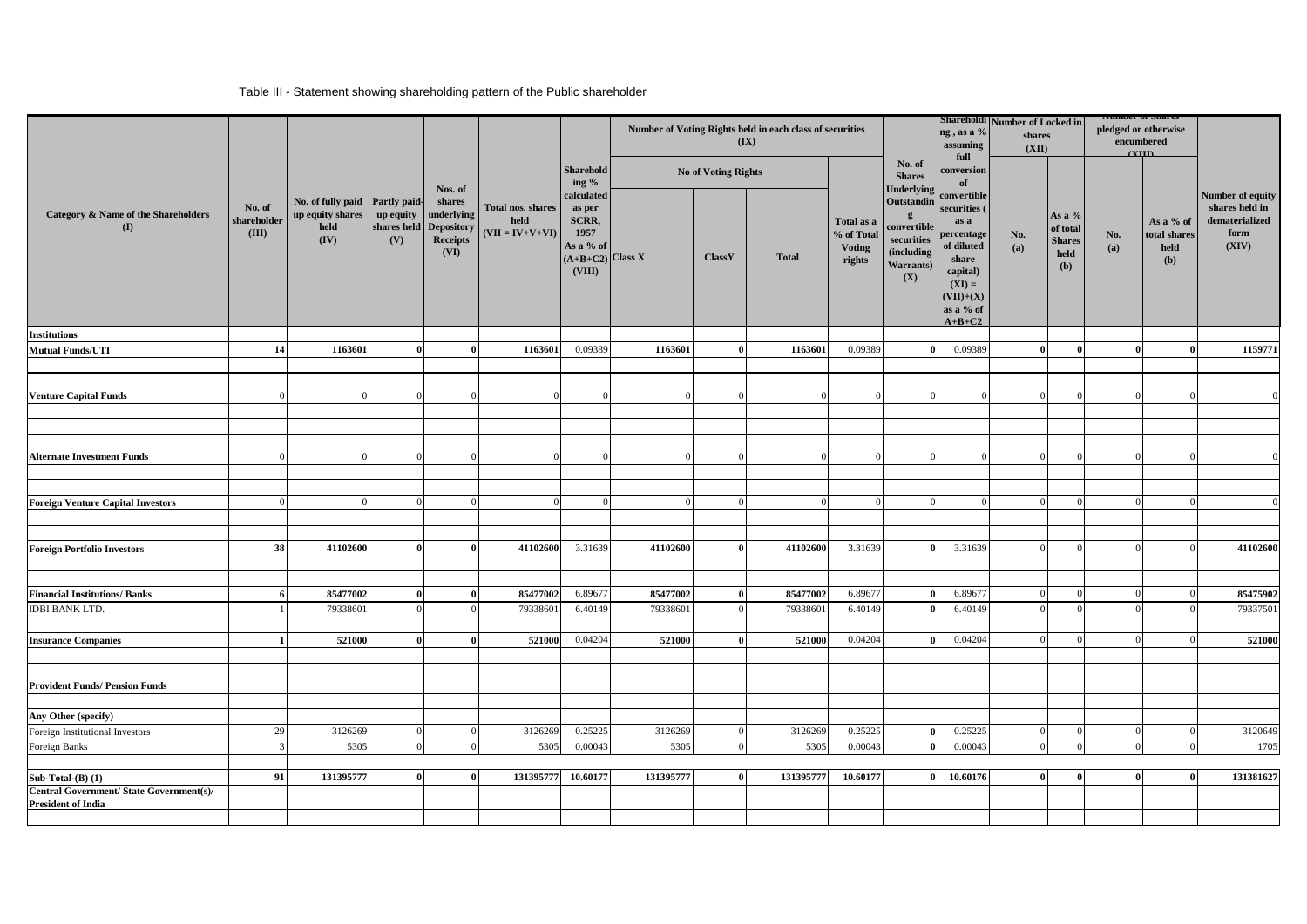| $Sub-Total-(B)(2)$                                              | $\sqrt{ }$ |           |  | $\Omega$  | $\Omega$ |           | $\Omega$  |          | $\Omega$ |          |  | $\Omega$     | $\Omega$ | $\overline{0}$ |
|-----------------------------------------------------------------|------------|-----------|--|-----------|----------|-----------|-----------|----------|----------|----------|--|--------------|----------|----------------|
| <b>NON-Institutions</b>                                         |            |           |  |           |          |           |           |          |          |          |  |              |          |                |
| <b>Individuals</b>                                              |            |           |  |           |          |           |           |          |          |          |  |              |          |                |
| . Individual shareholders holding nominal share                 | 232171     | 291012045 |  | 291012045 | 23.48051 | 291012045 | 291012045 | 23,48051 | $\theta$ | 23.48051 |  |              |          | 290647058      |
| capital up to Rs. 2 lakhs.                                      |            |           |  |           |          |           |           |          |          |          |  |              |          |                |
| ii. Individual shareholders holding nominal share               |            |           |  |           |          |           |           |          |          |          |  |              |          |                |
| capital in excess of Rs. 2 lakhs.                               | 102        | 63751519  |  | 63751519  | 5.14384  | 63751519  | 63751519  | 5.14384  |          | 5.14384  |  |              |          | 63751519       |
|                                                                 |            |           |  |           |          |           |           |          |          |          |  |              |          |                |
|                                                                 |            |           |  |           |          |           |           |          |          |          |  |              |          |                |
| <b>NBFCs registered with RBI</b>                                |            | O         |  |           | $\Omega$ | $\Omega$  | $\Omega$  |          | $\Omega$ |          |  |              | $\Omega$ | $\Omega$       |
|                                                                 |            |           |  |           |          |           |           |          |          |          |  |              |          |                |
|                                                                 |            |           |  |           |          |           |           |          |          |          |  |              |          |                |
| <b>Employee Trusts</b>                                          |            |           |  |           | $\Omega$ |           | $\Omega$  |          |          |          |  |              | $\Omega$ | $\Omega$       |
|                                                                 |            |           |  |           |          |           |           |          |          |          |  |              |          |                |
|                                                                 |            |           |  |           |          |           |           |          |          |          |  |              |          |                |
| <b>Overseas Depositories holding DRs)</b>                       |            |           |  |           |          |           |           |          |          |          |  |              |          | $\overline{0}$ |
| (balancing figure)                                              |            |           |  |           |          |           |           |          |          |          |  |              |          |                |
|                                                                 |            |           |  |           |          |           |           |          |          |          |  |              |          |                |
|                                                                 |            |           |  |           |          |           |           |          |          |          |  |              |          |                |
| Any Other (specify)                                             |            |           |  |           |          |           |           |          |          |          |  |              |          |                |
| <b>Bodies Corporates</b><br>RELIANCE INDUSTRIAL INVESTMENTS     | 2586       | 262640564 |  | 262640564 | 21.19133 | 262640564 | 262640564 | 21.19133 |          | 21.19133 |  |              |          | 262609494      |
| AND HOLDINGS LTD.                                               |            | 48532764  |  | 48532764  | 3.91590  | 48532764  | 48532764  | 3.91590  |          | 3.91590  |  |              |          | 48532764       |
| MKJ ENTERPRISES LIMITED                                         |            | 28385461  |  | 28385461  | 2.29030  | 28385461  | 28385461  | 2.29030  |          | 2.29030  |  |              |          | 28385461       |
|                                                                 |            |           |  |           |          |           |           |          |          |          |  |              |          |                |
| <b>OCBs</b>                                                     |            | 38250     |  | 38250     | 0.00309  | 38250     | 38250     | 0.00309  |          | 0.00309  |  | $\Omega$     | $\Omega$ | 37250          |
| NRI (Rept.)                                                     | 1835       | 3870002   |  | 3870002   | 0.31225  | 3870002   | 3870002   | 0.31225  |          | 0.31225  |  | $\Omega$     | $\Omega$ | 3745342        |
| NRI (Non - Rept.)                                               | 434        | 1761989   |  | 1761989   | 0.14217  | 1761989   | 1761989   | 0.1421'  |          | 0.14217  |  |              |          | 1761989        |
| <b>Foreign Nationals</b>                                        |            | 8000      |  | 8000      | 0.00065  | 8000      | 8000      | 0.0006   |          | 0.00065  |  |              | $\Omega$ | 8000           |
| Trust                                                           | 11         | 103144    |  | 103144    | 0.00832  | 103144    | 103144    | 0.00832  |          | 0.00832  |  | $\Omega$     | $\Omega$ | 103144         |
| <b>Clearing Members</b>                                         | 162        | 1871690   |  | 1871690   | 0.15102  | 1871690   | 1871690   | 0.15102  |          | 0.15102  |  | $\Omega$     |          | 1871690        |
|                                                                 |            |           |  |           |          |           |           |          |          |          |  |              |          |                |
| Sub-Total-(B) (3)                                               | 237309     | 625057203 |  | 625057203 | 50.43318 | 625057203 | 625057203 | 50.43318 |          | 50.43317 |  | $\mathbf{v}$ |          | 624535486      |
|                                                                 |            |           |  |           |          |           |           |          |          |          |  |              |          |                |
|                                                                 |            |           |  |           |          |           |           |          |          |          |  |              |          |                |
|                                                                 |            |           |  |           |          |           |           |          |          |          |  |              |          |                |
| <b>Total Public Shareholding (B)=</b><br>$(B)(1)+(B)(2)+(B)(3)$ | 237400     | 756452980 |  | 756452980 | 61.03495 | 756452980 | 756452980 | 61.03495 |          | 61.03493 |  |              |          | 755917113      |

Details of the shareholders acting as persons in Concert including their Shareholding (No. and %): **NIL**

Details of Shares which remain unclaimed may be given hear along with details such as number of shareholders, outstanding shares held in demat/unclaimed suspense account, voting rights which are frozen etc. : **NIL**

Note: (1) PAN would not be displayed on website of Stock Exchange(s).

(2) The above format needs to be disclosed along with the name of following persons: Institutions/Non Institutions holding more than 1% of total number of shares.<br>(3) W.r.t. the information pertaining to Depository Receipt